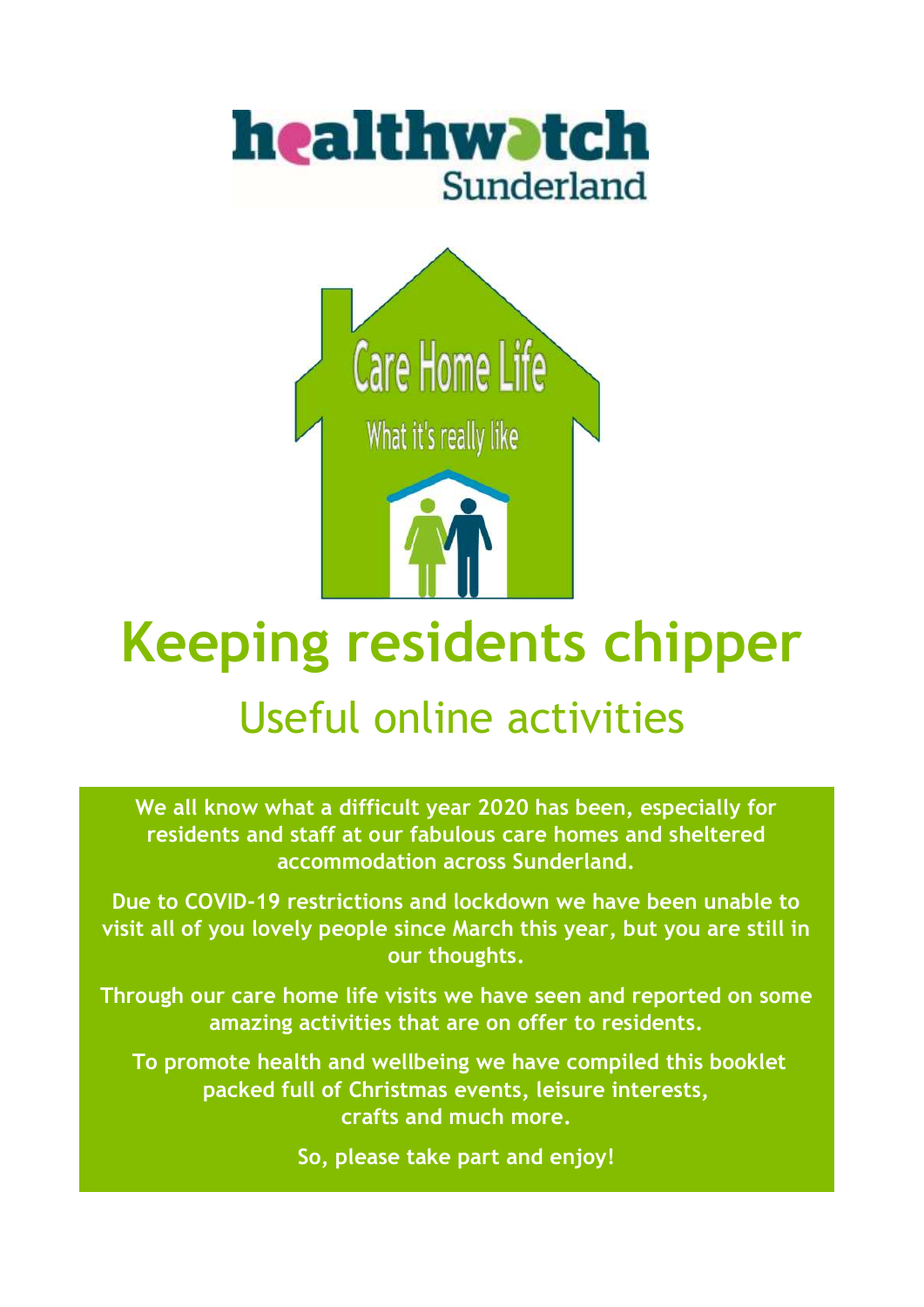

# Table of contents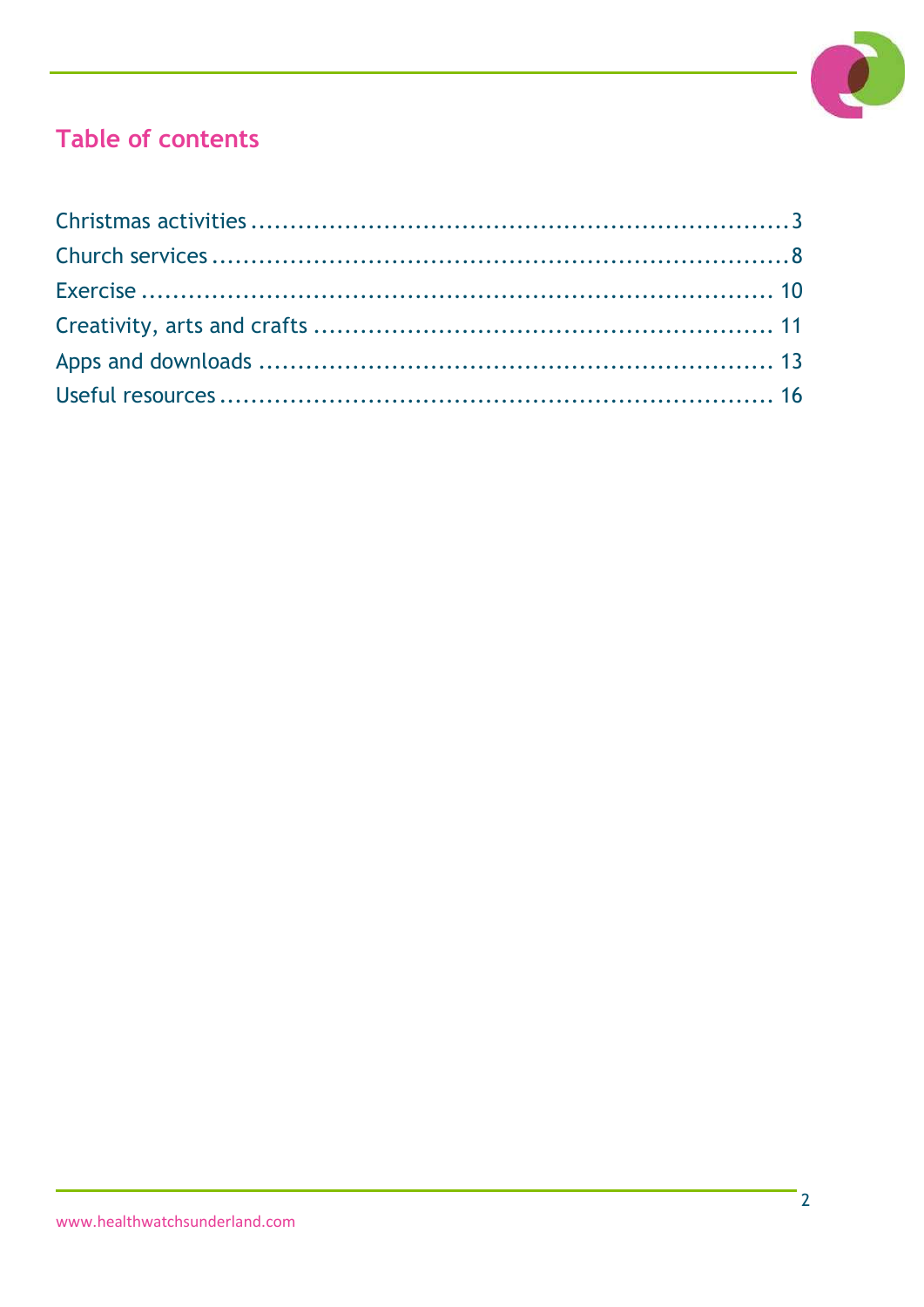

# <span id="page-2-0"></span>**Christmas activities**

With something to suit everyone, from church services to pantomimes, you will find it here:

**Sunderland Illuminations**

Friday 9<sup>th</sup> October 2020 to Sunday January 3rd 2021

Roker and Seaburn seafront are awash with colour as the annual lights are turned on for residents to enjoy.

Lighting has been installed along Roker Terrace and Whitburn Road, however there will be no events or activities at the seafront to coincide with the Illuminations this year.

#### **Sunderland's Stadium of Light**

Two churches in Sunderland are holding a drive through carol service at the Stadium of Light to give people 'something to look forward to' after a tough year of lockdowns and restrictions.

The carol service will take place at the football stadium's yellow car park on Sunday, 20th December from 5pm.

Find out more here:<https://bit.ly/3a09abh>

#### **Christingle from Fulwell Methodist Church**

Thursday 24th December 2020 at 4pm

Christingle is a joyful celebration that brings families and communities together to share the light of Jesus and spread a message of hope. Christingle celebrations are named after the Christingles that are lit during the ceremony.

Find out more here:<https://bit.ly/386DsXF>

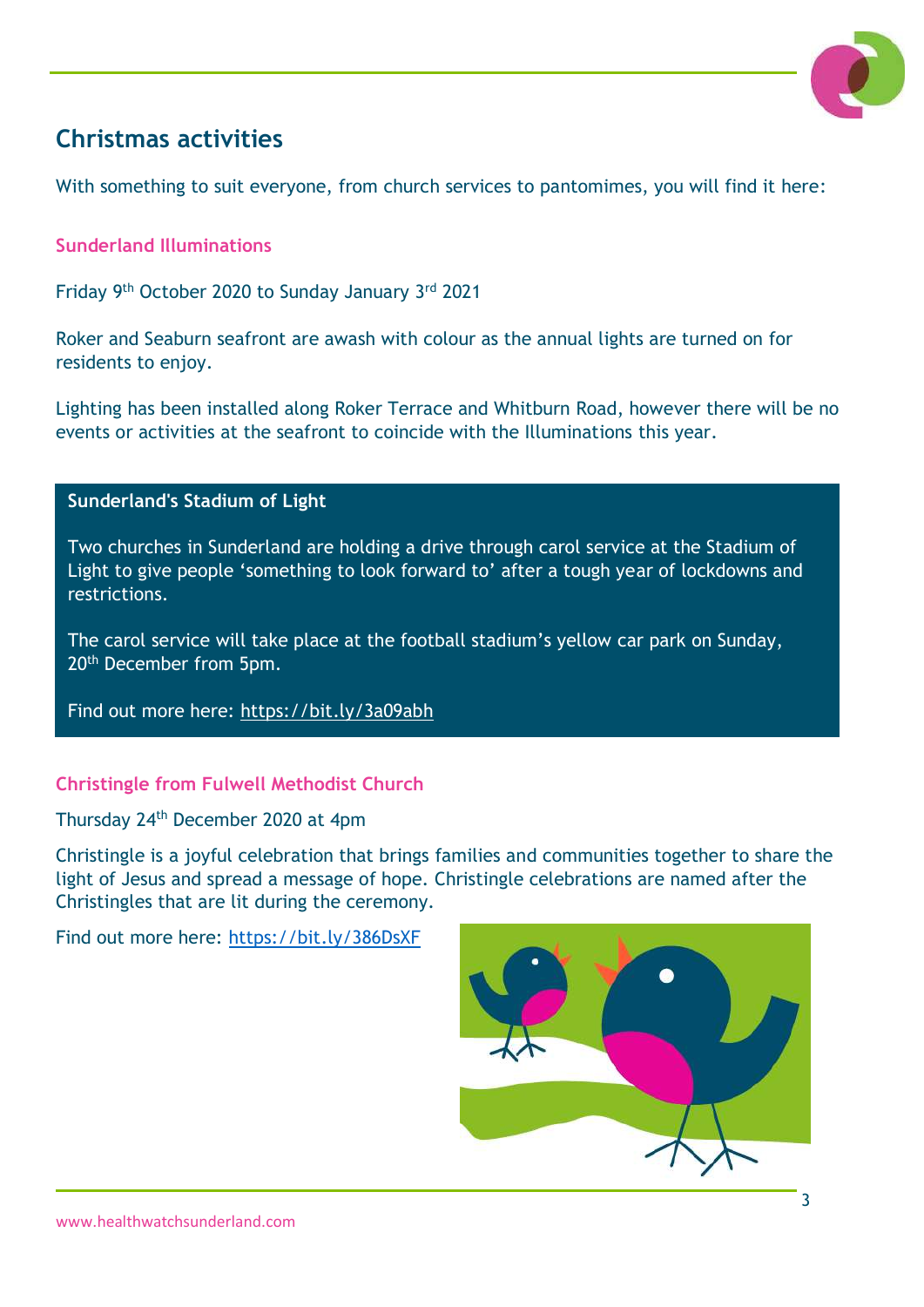

#### **Create a Snowstorm with Sunderland Culture**

With the current venue closures Sunderland Culture are really missing their visitors this **Christmas!** 

To bring some seasonal cheer they are inviting residents across the city to create a Snowstorm of paper snowflakes to decorate your homes.

Visit Art Centre Washington's website to download the activity here: <https://bit.ly/2IyxAgO>

#### **Kev the Care Home Singer**

Kev the care home singer has released his Christmas Party Video for you all in the lovely Care Homes.

The show is entirely free for you all to watch and enjoy sing along and dance along to some party classics as well as some Christmas songs too from here:<https://bit.ly/3naG2SA>

#### **Sage Gateshead Christmas Cracker**

Featuring Sam Fender will be live-streamed for free.

Sam will perform with Royal Northern Sinfonia at the special one-off show, which also features Martha Hill, Paul Eddis and Virtue Gospel Choir:<https://bit.ly/2KbiBtI>

#### **Equal Arts**

Equal Arts are a leading creative ageing charity supporting older people and those living with dementia in Gateshead, Newcastle, Sunderland and across the UK.

The team works to improve the lives of older people through creativity and arts activities around the North East providing creative opportunities to help improve people wellbeing.



Find out more here: [https://equalarts.org.uk/](https://gbr01.safelinks.protection.outlook.com/?url=https%3A%2F%2Fequalarts.org.uk%2F&data=04%7C01%7Caudrey.thompson%40pcp.uk.net%7Cfcf0973568ed413749ee08d8976cb66e%7Cab08069964414f408f2de1e5936aba10%7C0%7C0%7C637425840457377710%7CUnknown%7CTWFpbGZsb3d8eyJWIjoiMC4wLjAwMDAiLCJQIjoiV2luMzIiLCJBTiI6Ik1haWwiLCJXVCI6Mn0%3D%7C1000&sdata=jeoRk5IqlkTsN4Hm0vIrr%2FM%2FUV3PWSLr%2Fg8UJevwHGE%3D&reserved=0)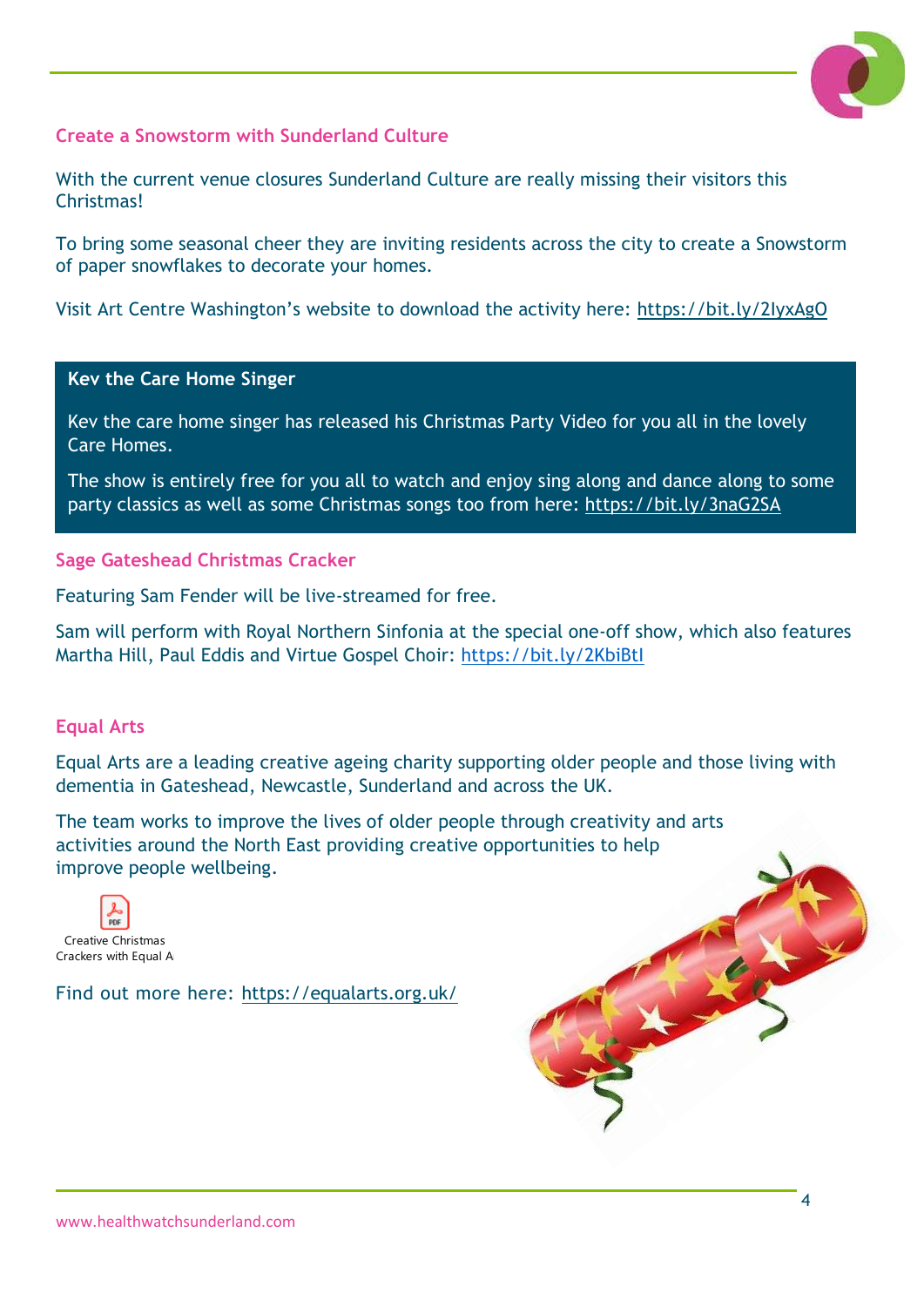

**Durham Cathedral** 

**Festival of Nine Lessons and Carols –** Tuesday 22nd December from 6pm

A highlight of the Christmas season, the celebration with readings and music will feature Durham Cathedral Choir and the pre-recorded service again will be broadcast on the cathedral's [YouTube](https://www.youtube.com/user/durhamcathedral1093) and [Facebook](https://www.facebook.com/durhamcathedral/) pages.

**Christmas Eve Midnight Mass –** Thursday 24th December from 11pm

This service, which celebrates the birth of Christ as Christmas Eve becomes Christmas Day, will be open to the public - subject to Government guidelines at the time - as well as being live-streamed here: <https://bit.ly/3qHGn1b>

**Christmas Day Festal Eucharist -** Friday 25th December at 9.30am and 11.30am

Celebrate the birth of Christ with a sung service from Durham Cathedral Choir.

The service will be live-streamed to the cathedral's [Facebook](https://www.facebook.com/durhamcathedral/) pages.

**Christmas Day Evensong** Friday 25th December from 3.30pm

A joyous service of Evensong sung by Durham Cathedral Choir. This pre-recorded service will be broadcast on Durham Cathedral's [YouTube](https://www.youtube.com/user/durhamcathedral1093) and [Facebook](https://www.facebook.com/durhamcathedral/) pages.

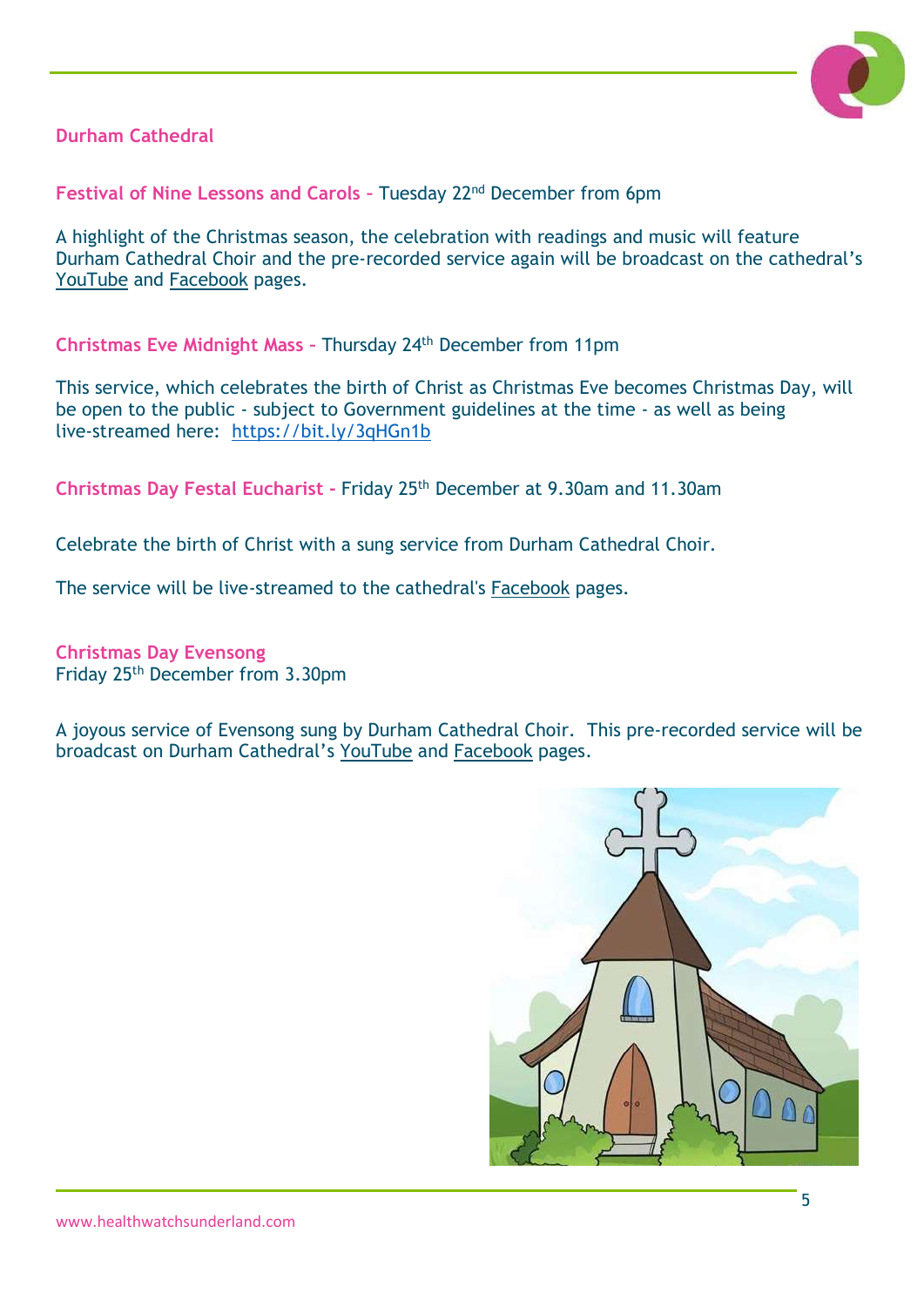

**Sunderland Museum and Winter Gardens Panto Quiz**

From Thursday 3<sup>rd</sup> December - FREE

Are you are missing the panto this year?

Well Sunderland Museum and Winter Gardens have just the thing – a fun Panto Quiz!

Oh yes they do!

Explore their collections and their hidden links to pantomimes and well-known panto characters. Download the quiz here and see how many you can guess correctly: [Panto Quiz Questions](https://sunderlandculture.org.uk/wp-content/uploads/2020/11/Panto-Quiz-Questions.pdf)

Then when you've finished, see how well you've done and check your answers (no cheating mind!): [Panto Quiz Answers](https://sunderlandculture.org.uk/wp-content/uploads/2020/11/Panto-Quiz-Answers.pdf)

Good luck!

**The Stand Comedy Club**

Will live stream two pantomimes for free over YouTube this Christmas.

The Stand in High Bridge usually puts on a panto every year, but with the North East in Tier 3, the club will not be able to open.

That hasn't stopped **[The Stand](https://www.chroniclelive.co.uk/all-about/the-stand-newcastle)** from putting together two **[Christmas shows](https://www.chroniclelive.co.uk/all-about/christmas-pantos)**, which will be shown online for free.

#### **Online & Streaming Pantos 2020**

If you want to get your panto fix this year from the comfort of your own home, there are lots of online and streaming pantos that you can watch.

Here are some of the theatres that are streaming either recorded or live performances this year:<https://bit.ly/342F3MR>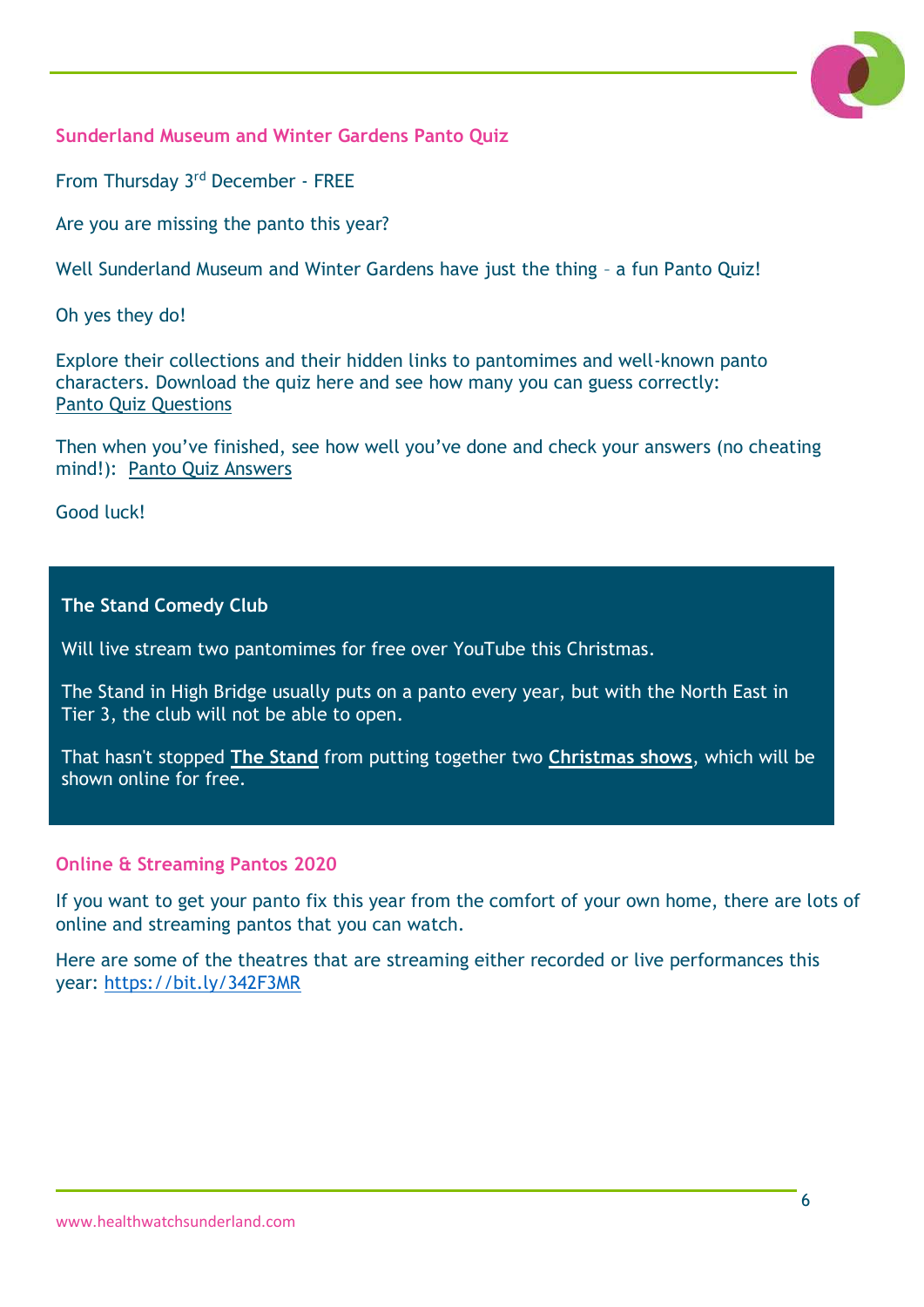

#### **Cinderella & the Beanstalk (Family Friendly)**

Hal Branson, Hannah Walker, Lee Kyle and Sammy Dobson star in the updated family-friendly panto, which will be streamed live on [YouTube](https://www.youtube.com/watch?v=mBj_tzgpFZM) on Sunday 20<sup>th</sup> December from 3pm.

It will also be streamed on **[Facebook](https://www.facebook.com/StandNewcastle)** and **[Twitter](https://twitter.com/standcomedyclub?lang=en)** and is FREE to watch.

The show will be available to watch again until Sunday 17th January 2021.

Free streaming of Cinderella and the Beanstalk will be on **[YouTube](https://www.youtube.com/channel/UCnD2fU4NfR2QvrEPh1SonWA)**, **[Facebook](https://www.facebook.com/StandNewcastle)** and **[Twitter](https://twitter.com/standcomedyclub?lang=en)**.

Find out more here:<https://bit.ly/3oGHEUA>



#### **Top 5 COVID-19 Friendly Christmas Activities for Care Homes**

Christmas 2020 is fast-approaching and, undoubtedly, it will be a very different and difficult time for many, including care homes due to COVID-19 restrictions.

So, enjoy these five COVID-19 friendly activities from Trusted Care:<https://bit.ly/340csYe>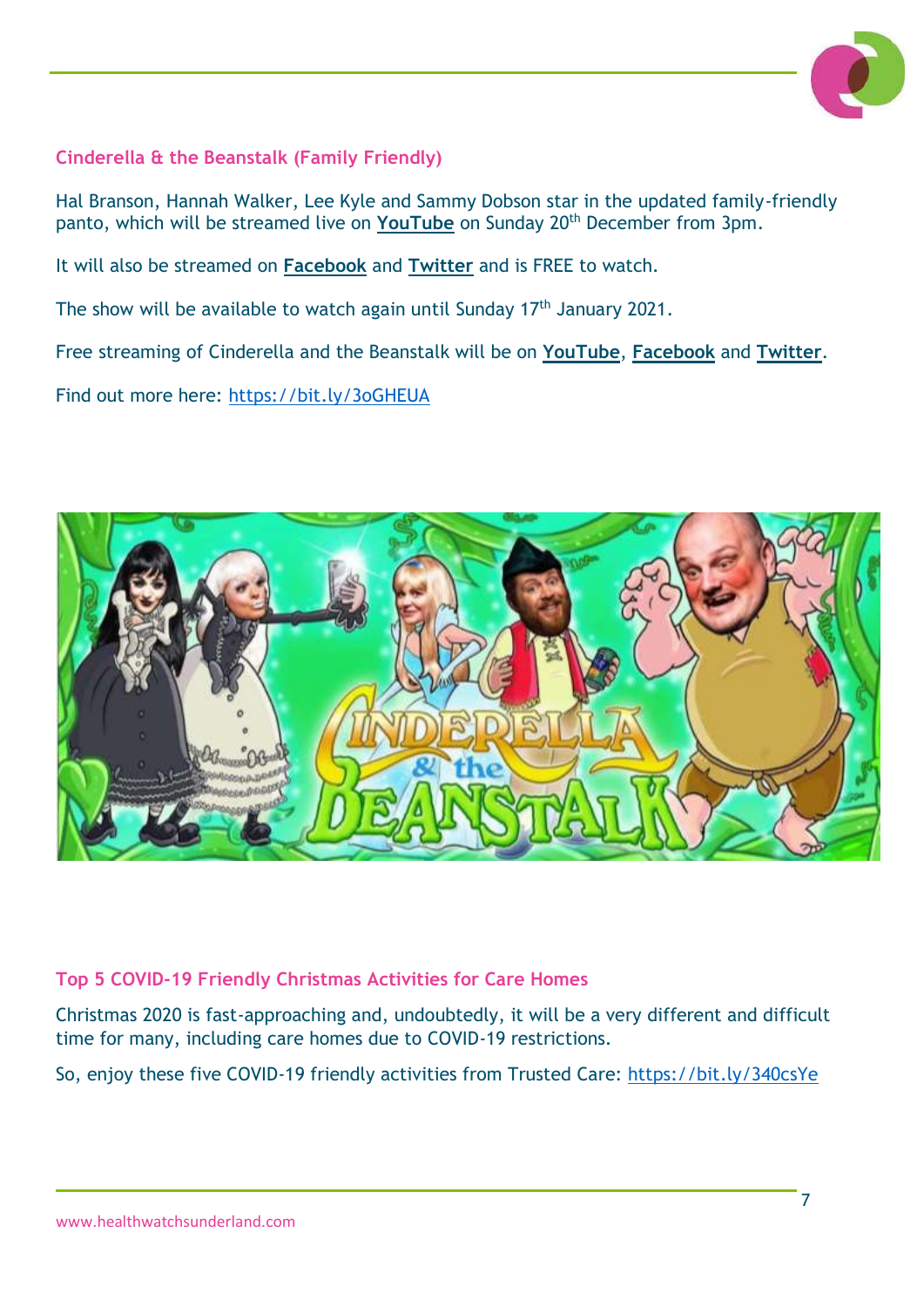

# <span id="page-7-0"></span>**Church services**

**Sunderland Community Church** 

Daily online prayers and readings from the bible:<https://bit.ly/39Z6db9>

**Bethany City Church** 

Sunday Livestream: <https://www.bethanycitychurch.org/>

Podcasts:<https://www.bethanycitychurch.org/pod-casts>

**City Life Church Sunderland**

Have you missed church?

Online service available here: [https://www.clcsunderland.org/bio-3,](https://www.clcsunderland.org/bio-3)

#### **Sunderland Circuit Methodist Church**

Please visit the Sunderland Methodist Circuit Facebook page and the individual churches Facebook pages where you will find streamed Christmas services, prayer groups, Bible study, Advent calendars, Cairn of Hope and how you can become involved during this Advent period.

You are invited to join them: <https://sunderlandmethodistchurch.org.uk/>

**Springwell Village Methodist Church Washington**

On-line Bible Study - Every Monday at 7pm and repeated every Thursday at 10.30am

ID: 91968795706 Password: 711688

Zoom hymn-sing-along - Please contact Rev Matt (phone (0191) 431 2572) or leave your email details here, if you wish to be included in his list of people wishing to take part in normally weekly hymn-sing-alongs.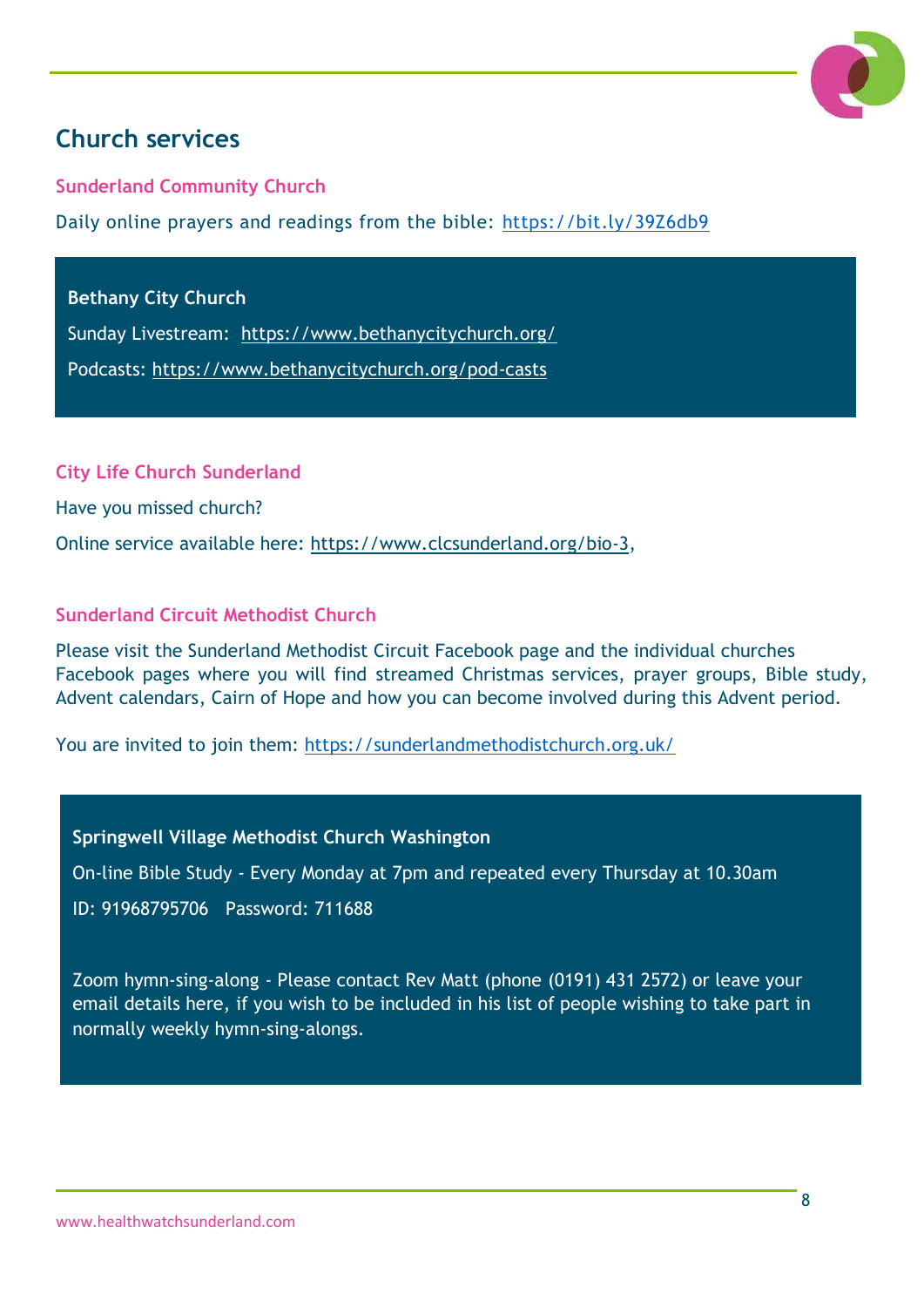

**10 Spiritual Activities for People living with Alzheimer's**

Providing spiritual support for people living in long term care is vital to their well-being.

It is especially important now, as residents face the challenges of being isolated from friends and family.

Brought to you by Golden Carers:<https://bit.ly/3n7Ns90>

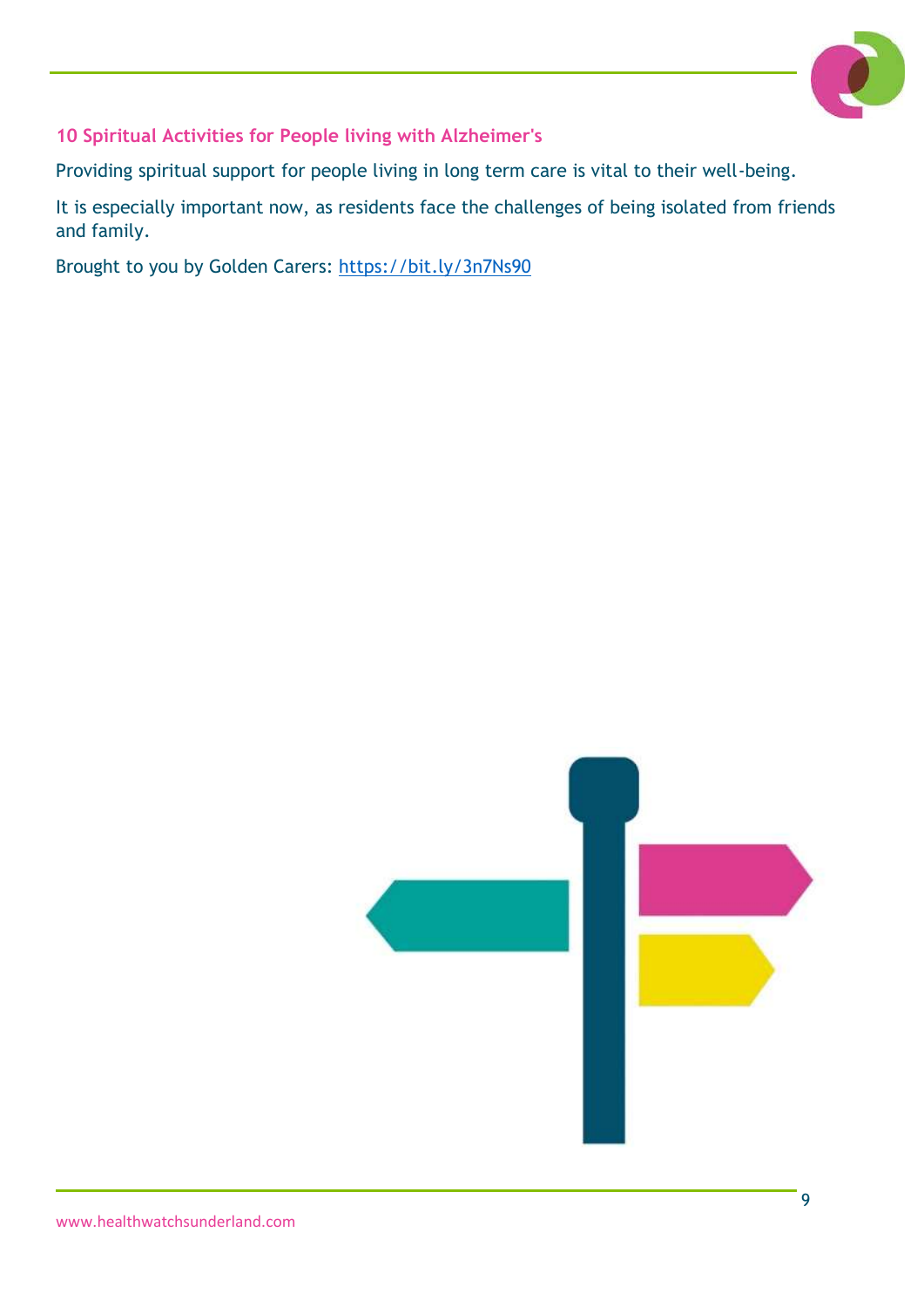

# <span id="page-9-0"></span>**Exercise**

Some of us love it some of us don't but we all need it. There's something for most of us here!

**Bethany Church**

Some online exercises:<https://bit.ly/3qDUk06>

**Age UK Sunderland**

Online exercise from Age UK Sunderland:<https://bit.ly/342HBup>

#### **Easy-to-follow 10-minute home workouts**

The first of the fun BBC 10-minute routines to get you stretching and moving - specifically designed by and for older people.

Follow this link: <https://bbc.in/3qqSCz1>

#### **Active at Home**

This booklet has been developed to support older people and those who are shielded to be active and healthy at home:<https://bit.ly/3lAvZ7M>

#### **NHS chair based exercises**

This Chair-Based Exercise Programme from NHS has been designed for everyone whose daily routine, health and wellbeing have been affected or disrupted by Coronavirus.

Regular exercise will help you develop and maintain your fitness, strength, mobility and balance while living in isolation: <https://www.youtube.com/watch?v=EJgZygWBKaE>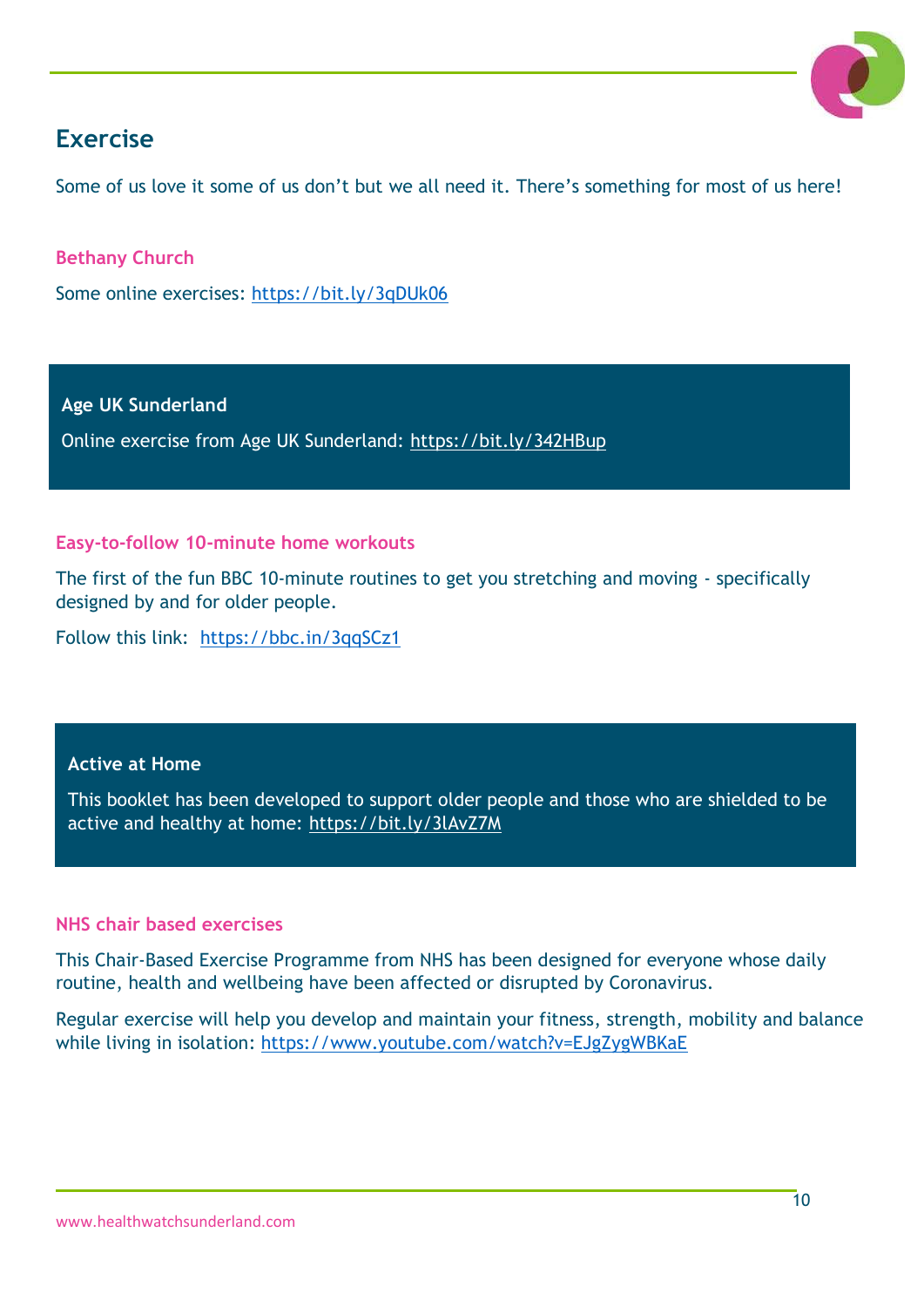

# <span id="page-10-0"></span>**Creativity, arts and crafts**

We know you all enjoy your arts and craft sessions, so here a few new ones for your enjoyment!

#### **Baring Foundation**

COVID-19: Arts and creative resources for older people (and anyone else) in isolation.

Information about creative initiatives and useful resources to support particularly older people in isolation and in care homes during the COVID-19 crisis: <https://bit.ly/3m8PnsX>

#### **Kayley Cares Vintage Singer**

This lady is providing Facebook/zoom singing and weather permitting singing outside of care homes in Sunderland (for a cost).

Find out more: <https://m.facebook.com/KayleyCaresVintageSinger/>

#### **Sunderland Stories**

Six emerging Sunderland writers have had their 'Sunderland Stories' selected to be recorded by professional actors and broadcast online in this new Sunderland Culture Project. Funny, sad, absorbing and thought provoking, these stories bring to life Sunderland characters.

Find out more: <https://bit.ly/39Zw0A3>

#### **One Day You'll be Older Too – Online Exhibition**

Artist Andrew Tift has created a series of intricately drawn pencil portraits of residents living in Washington care homes.

These sensitive images brought to you by Sunderland Culture capture a moment in time and celebrate the lives of some of Sunderland's older residents.

Find out more: <https://bit.ly/37X7LzA>

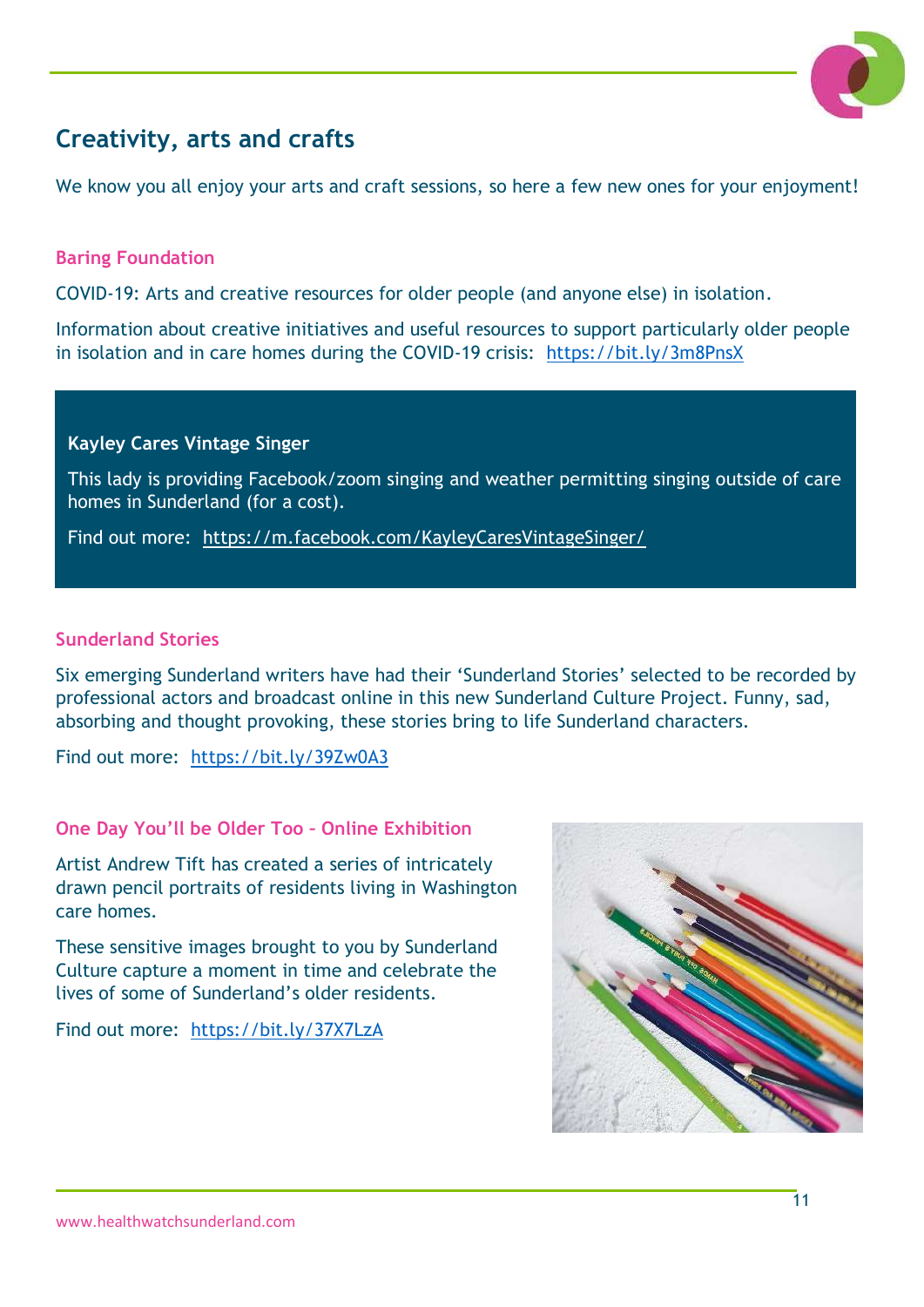

#### **No Strings: Online**

The first glass beads were made one at a time by winding hot glass around a metal rod. To support a faster and greater production process, molten glass was blown and drawn out to form long, hollow tubes, which were cooled and cut into small, even beads (rocaille).

In the 15th century, this technique was refined by the master glassmakers on Murano in Italy to make tiny beads for embroidery, an industry which continued well into the 20th century in Italy, Czechoslovakia, Germany and France. Today, glass beads are primarily made in countries including India, the Czech Republic, Japan, China and Taiwan.

Visit the video tour Exhibition:<https://bit.ly/37U8oKn>

#### **Received Wisdom**

Received Wisdom is a thought provoking exhibition. In the first of their brand-new series of Arts Council Collection National Partner exhibitions, Received Wisdom challenges the notion that creativity, boundary-breaking and dynamism are the preserve of youth. The exhibition presents a body of work created by artists working in their later years and challenges ideas about what is expected of us at different stages in our lives. See it here: <https://bit.ly/3m5ZUVK>

#### **Sunderland Photographic Association - Online Exhibition**

Sunderland Photographic Association was founded in 1888 and its Annual Exhibition has always been the highlight of each season.

As the exhibition features the best work of its members it includes a wide variety of colour and monochrome work including portraiture, landscapes, nature, street photography, still life and creative images produced by combining several photographs.

Visit it here:<https://bit.ly/373VLxc>

#### **In Room Gardening**

Golden Carers gardening -You can enliven any room with a pot plant, and there are pot plants to suit any conditions!

You too could pursue this wonderful hobby, there are many hidden benefits to growing plants indoors: <https://bit.ly/2K8TqYN>

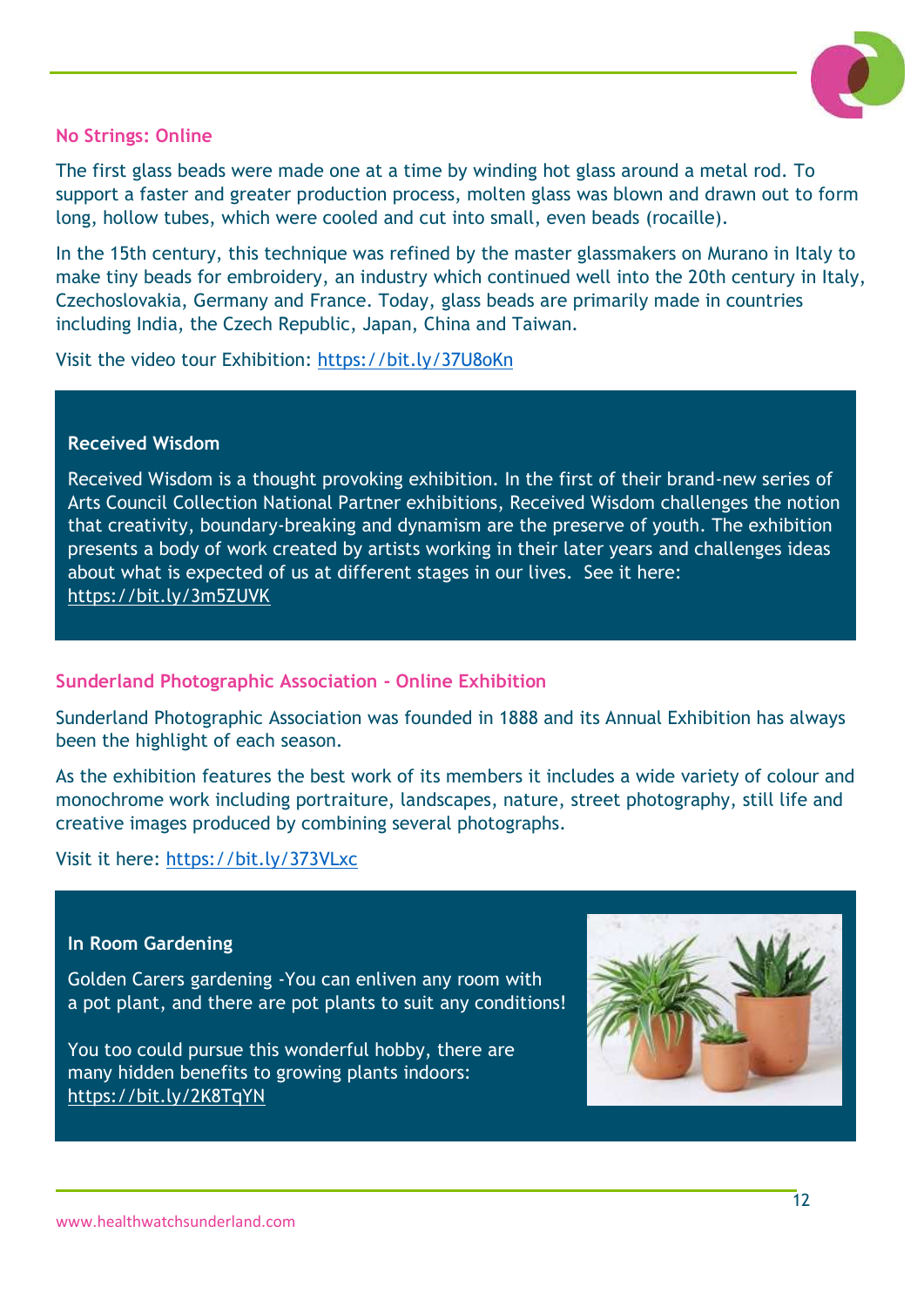

# <span id="page-12-0"></span>**Apps and downloads**

#### **My Reef 3D Aquarium**

My Reef 3D is a great app for people with advanced dementia. Within the app users get to interact with around 14 different types of virtual fish. Activities within the app include stocking the aquarium with fish and interacting with the tank. Users can, like a real tank, also just sit back and enjoy the show. Drive right in here:<https://bit.ly/3gAOacB>

#### **Virtual Zoo**

Don't miss out, watch Chester Zoo's original LIVE Virtual Zoo Days.

They are LIVE on their Facebook and YouTube pages for a WHOLE DAY of amazing animal antics!

Packed full of fantastic facts… it's the PERFECT way to learn, all from the comfort of your own sofa!

Follow this link: <https://bit.ly/37VZvQn>

Many other Zoos also have Virtual Zoo – Google to see if you're favourite does it too!



#### **Armchair Gallery**

With special features for people living with dementia, Armchair Gallery brings world-class art & culture to you.

Discover, play & create with your favourite artists.

Colour a Canaletto, create your own Hepworth, take a selfie with Lowry and much, much more…

The app includes instructions for doing tried-and-tested creative activities with the people you care for.

It is available now on both iOS and Android. Find download details here: <https://armchairgallery.co.uk/>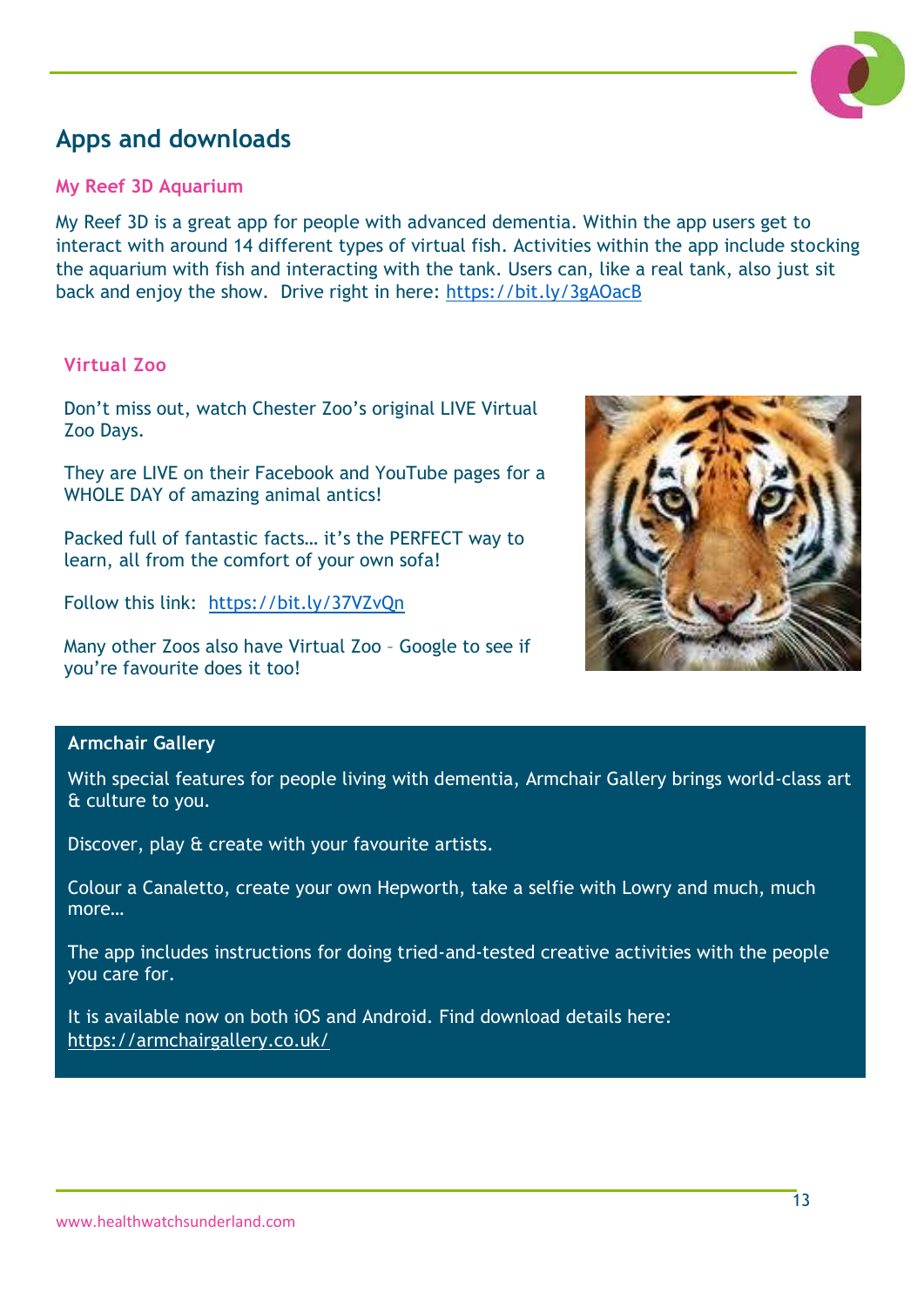

#### **5 Fun Technology Activities for Residents**

From Golden Carers - Integrating technology into activities for seniors is a must in the digital age.

Check out 5 tech-centred activity ideas to get started here: <https://bit.ly/2W6KbuO>

#### **Armchair Travel**

Golden Carers - Travel videos can be fascinating to watch. Choose a country and some suitable YouTube videos to watch and then follow this up with themed activities based on the chosen country: word search, quizzes, colouring and much more.

*There are charges for some of these activities.*

[Armchair Travel with Google Maps](https://www.goldencarers.com/armchair-travel-with-google-maps/3810/) Why not visit your original home or take a virtual trip around the UK as well as local landmarks. Enjoy tours of the Taj Mahal, the Grand Canyon as well as connecting to live cameras in Time Squares, New York.

[Armchair Travel to Spain](https://www.goldencarers.com/armchair-travel-to-spain/6227/) Beautiful beaches and historic cities, there's something for everyone.

[Armchair Travel to Greece](https://www.goldencarers.com/armchair-travel-to-greece/6178/) White washed villages, hill top monasteries and a glass of Ouzo too!

[Armchair Travel to Australia](https://www.goldencarers.com/armchair-travel-to-australia/6127/) A land of staggering contrast and spectacular beauty - from coral reefs to ancient rainforests and scorched red deserts.

[Armchair Travel to Italy](https://www.goldencarers.com/armchair-travel-to-italy/6076/) The boot-shaped country that fires the imagination. Food, fashion, music, antiques and artifacts, amazing landscapes, volcanoes, opera & more!

[8 Ways to Provide Armchair Travel Experiences](https://www.goldencarers.com/8-ways-to-provide-armchair-travel-experiences/5843/) While your residents may not be able to explore different parts of the world in person, you can give them the next best thing - a full travel experience without leaving the activity room!



See 50 activities for the elderly in lockdown from Golden Carers here: <https://bit.ly/2K8TqYN>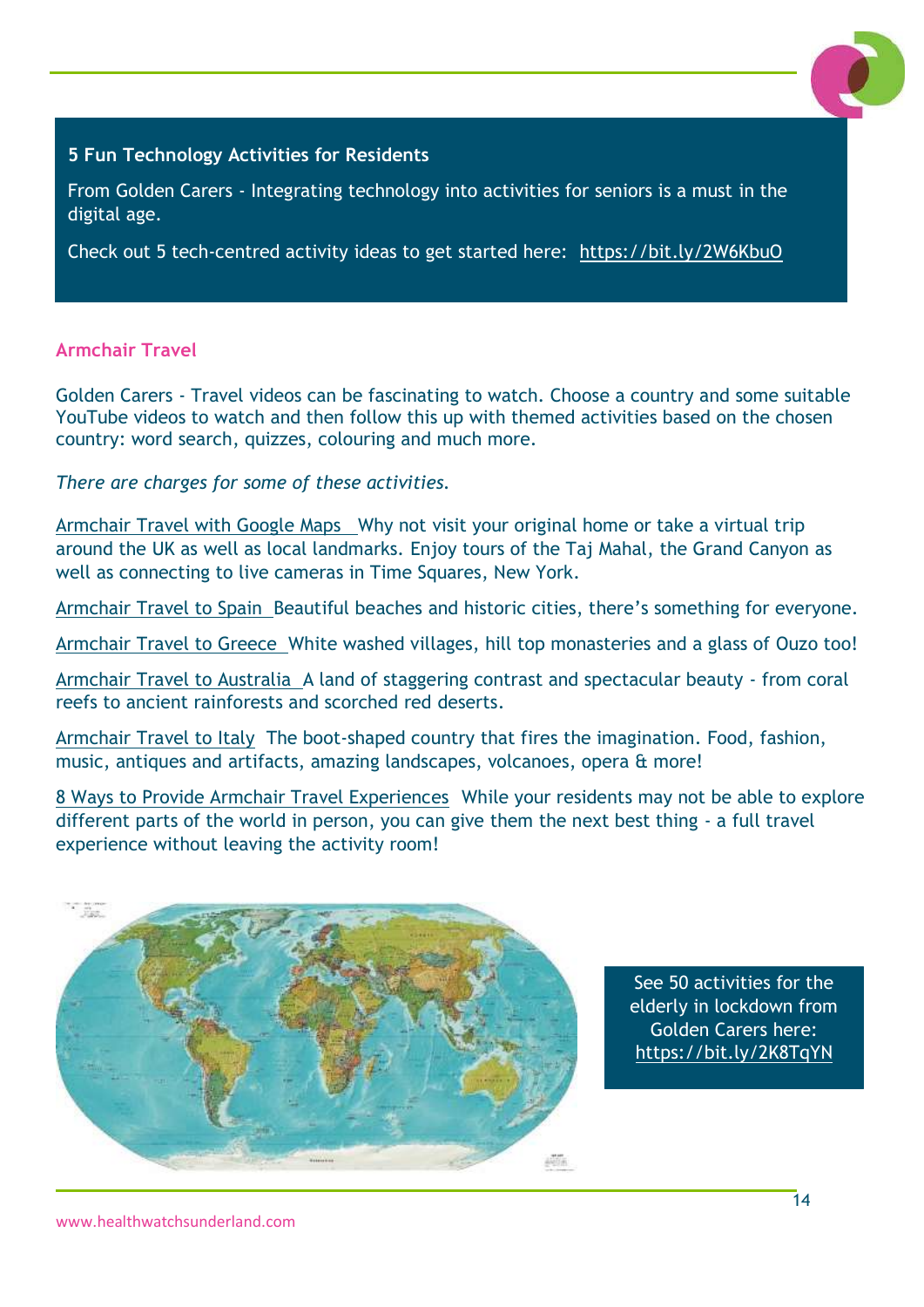

#### **Activities for Men**

**Golden Carers activities for men, from sanding a chair, to reading the daily newspaper to watching the football on TV, here's hoping you find something of interest to you:**









**[Sanding a chair](https://www.youtube.com/watch?v=7YJ2Up0ugO0) [Learning to tie](https://www.youtube.com/watch?v=hrampH94LY8)  [sailor's knots](https://www.youtube.com/watch?v=hrampH94LY8)**

**[Making paper](https://www.goldencarers.com/paper-planes-reminiscing-game/3618/)  [airplanes](https://www.goldencarers.com/paper-planes-reminiscing-game/3618/)**







**[Spot the](https://www.goldencarers.com/spot-the-difference/)  [Differences](https://www.goldencarers.com/spot-the-difference/)**







**[Creative](https://www.goldencarers.com/creative-thinking-exercises/4693/)  [Thinking](https://www.goldencarers.com/creative-thinking-exercises/4693/)  [Exercises](https://www.goldencarers.com/creative-thinking-exercises/4693/)**

**[More Activities](https://www.goldencarers.com/for-men/)  [for Men](https://www.goldencarers.com/for-men/)**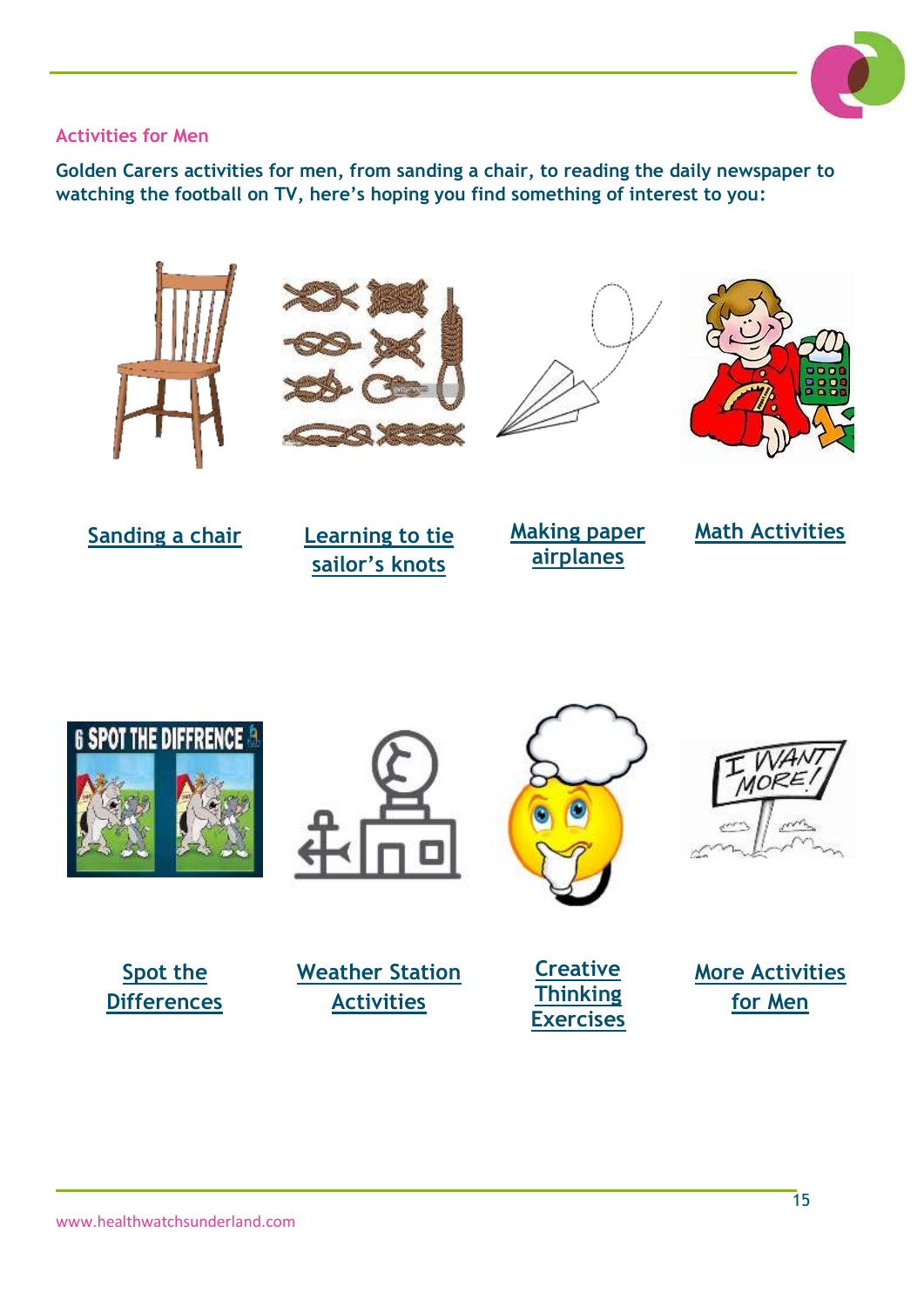

# <span id="page-15-0"></span>**Useful resources**

**Maintaining activities for older adults during COVID-19** 

A guide to online resources for staff in older adult mental health wards and care homes and any other relevant setting:<https://bit.ly/3oHOvwZ>

#### **Activity ideas during coronavirus for people with dementia**

Keeping active and purposeful when staying at home will help fight off boredom and frustration. Here are some activities you can try at home during the coronavirus pandemic:

<https://bit.ly/3gE3ZPy>

#### **Engagement and activities during Lockdown**

Having something to do can make people feel useful and valued. Simple things like talking, laughing, singing and just being together can help improve wellbeing and reduce loneliness.

Here are some ideas from Care Management Matters that could ensure activity is enjoyed: <https://bit.ly/3oIPfSA>

**50 Activities for the Elderly in Lockdown and Isolation – Golden Carers**

Here are some in-room activity ideas for residents to enjoy while in isolation from Golden Carers:<https://bit.ly/2K8TqYN>

#### **Living well through activity in care homes: The Toolkit**

Getting older is not a disease or a condition and we do not lose the ability to make choices, learn or experience love and affection.

Moving into a care home is a major life event and we all share the same desire to live in a safe and comfortable environment.

All older people living in care homes have the right to:

- Experience a good home life.
- Be treated with dignity and respect.
- Access quality care and treatments.

Everyone wants to continue to do the activities they enjoy:<https://bit.ly/3oNEPBf>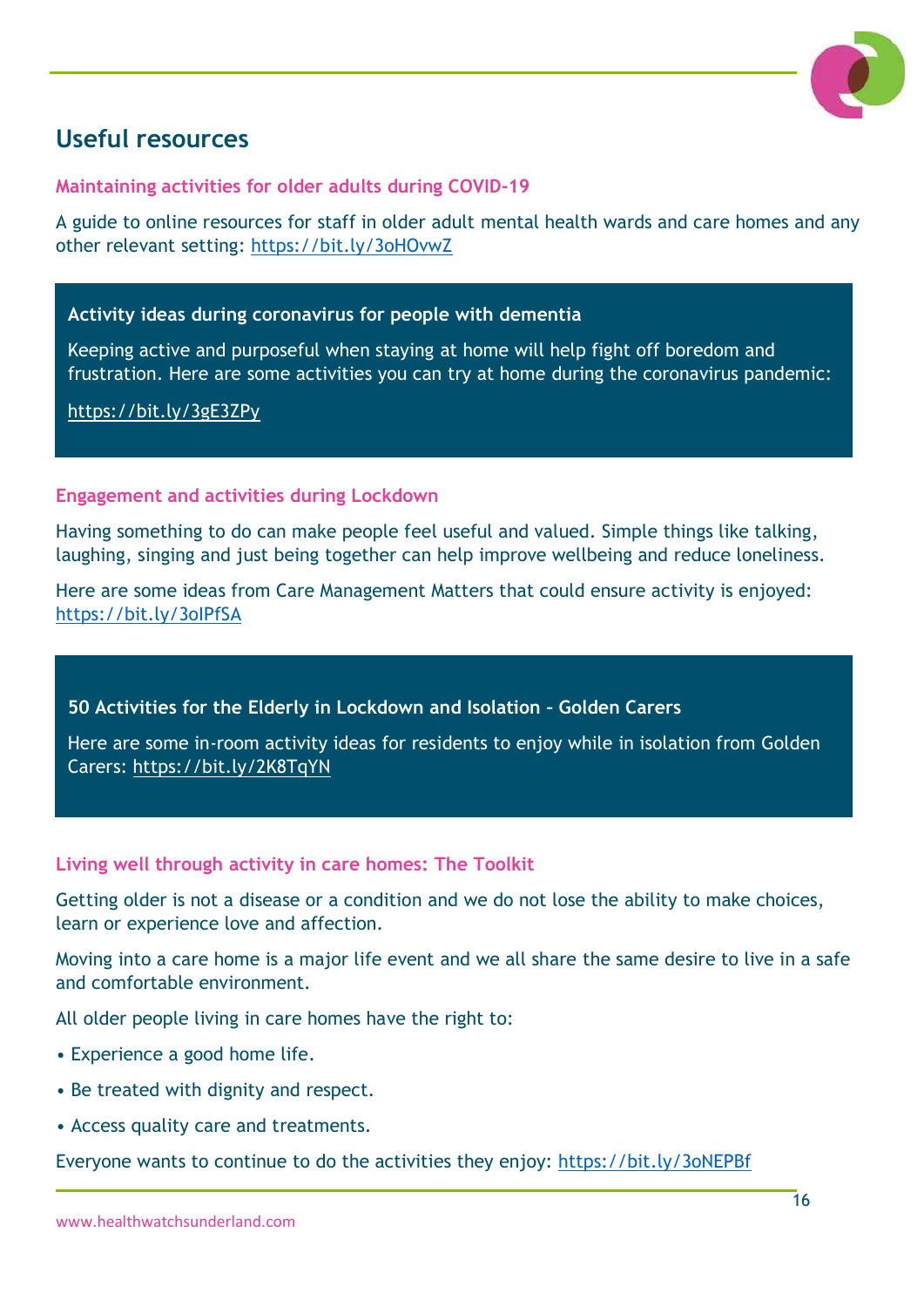

#### **The digital inclusion of older people in care homes**

Age UK Learning and good Practice from Reach for IT

This guide is designed for organisations wishing to support the implementation of a digital inclusion initiative in care homes. It aims to support those who practise person-centred care and who understand that the internet can be an empowering tool that provides older people with more of a voice, choice and control: <https://bit.ly/37XAFjr>

#### **Home-Based Activities for the Elderly from Hallmark Care Homes**

With older people being told to self-isolate during the COVID-19 pandemic, it has recently become much more difficult for our more senior relatives and loved ones to continue living their day to day life.

Despite being thought of as the "keep calm and carry on" generation, elderly people living at home are at the greatest risk of becoming socially isolated and/or experiencing a decrease in physical and mental ability.

To help older friends and relatives stay motivated, Hallmark Care Homes have created a list of enjoyable activities for seniors that can be enjoyed whether they're living alone or with family: <https://bit.ly/2KcnzX9>